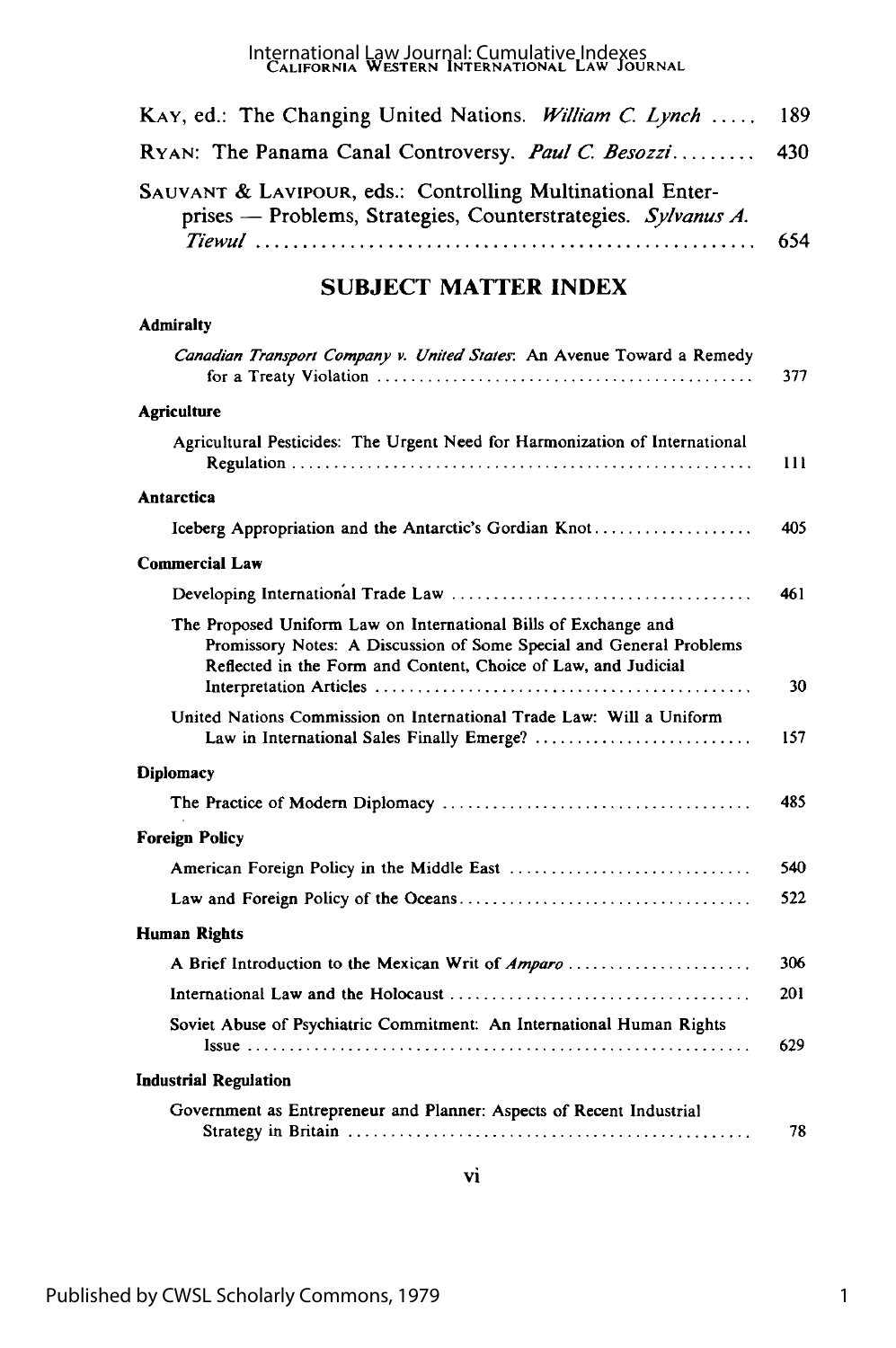**CUMULATIVE INDEXES** California Western International Law Journal, Vol. 9, No. 1 [1979], Art. 14

| Inflation                                                                                                       |              |
|-----------------------------------------------------------------------------------------------------------------|--------------|
|                                                                                                                 | 349          |
| <b>International Negotiations</b>                                                                               |              |
| International Law: A Toolbox for the Statesman                                                                  | 472          |
| International Legislation: The Negotiation Process                                                              | 504          |
| Law of the Sea                                                                                                  |              |
|                                                                                                                 | 522          |
| The Nepal Proposal for a Common Heritage Fund                                                                   | 598          |
| Law of War                                                                                                      |              |
|                                                                                                                 | 201          |
| <b>Maritime Law</b>                                                                                             |              |
| International Uniformity in Maritime Law: The Goal and the Obstacles                                            | 494          |
| <b>Mexican Law</b>                                                                                              |              |
| A Brief Introduction to the Mexican Writ of Amparo                                                              | 306          |
| <b>Middle Eastern Affairs</b>                                                                                   |              |
|                                                                                                                 | 540          |
| Negligence                                                                                                      |              |
| Recovery of Economic Loss in Negligence: The Australian High Court Strikes                                      | 563.         |
| Psychiatry                                                                                                      |              |
| Soviet Abuse of Psychiatric Commitment: An International Human Rights                                           | 629.         |
| <b>Science and Technology</b>                                                                                   |              |
| Orbital Saturation: The Necessity for International Regulation of Geosynchro-                                   | 139.         |
| <b>Space Law</b>                                                                                                |              |
| Orbital Saturation: The Necessity for International Regulation of Geosynchro-                                   | 139          |
|                                                                                                                 | 514          |
| Tax                                                                                                             |              |
| Value Added Tax: The Concept and Current Progress Towards Harmoniza-<br>tion in the European Economic Community | $\mathbf{I}$ |
| Terrorism                                                                                                       |              |
|                                                                                                                 | 450          |
| <b>Treaties and Conventions</b>                                                                                 |              |
| Iceberg Appropriation and the Antarctic's Gordian Knot                                                          | 405          |
| The Nepal Proposal for a Common Heritage Fund                                                                   | 598          |
|                                                                                                                 |              |